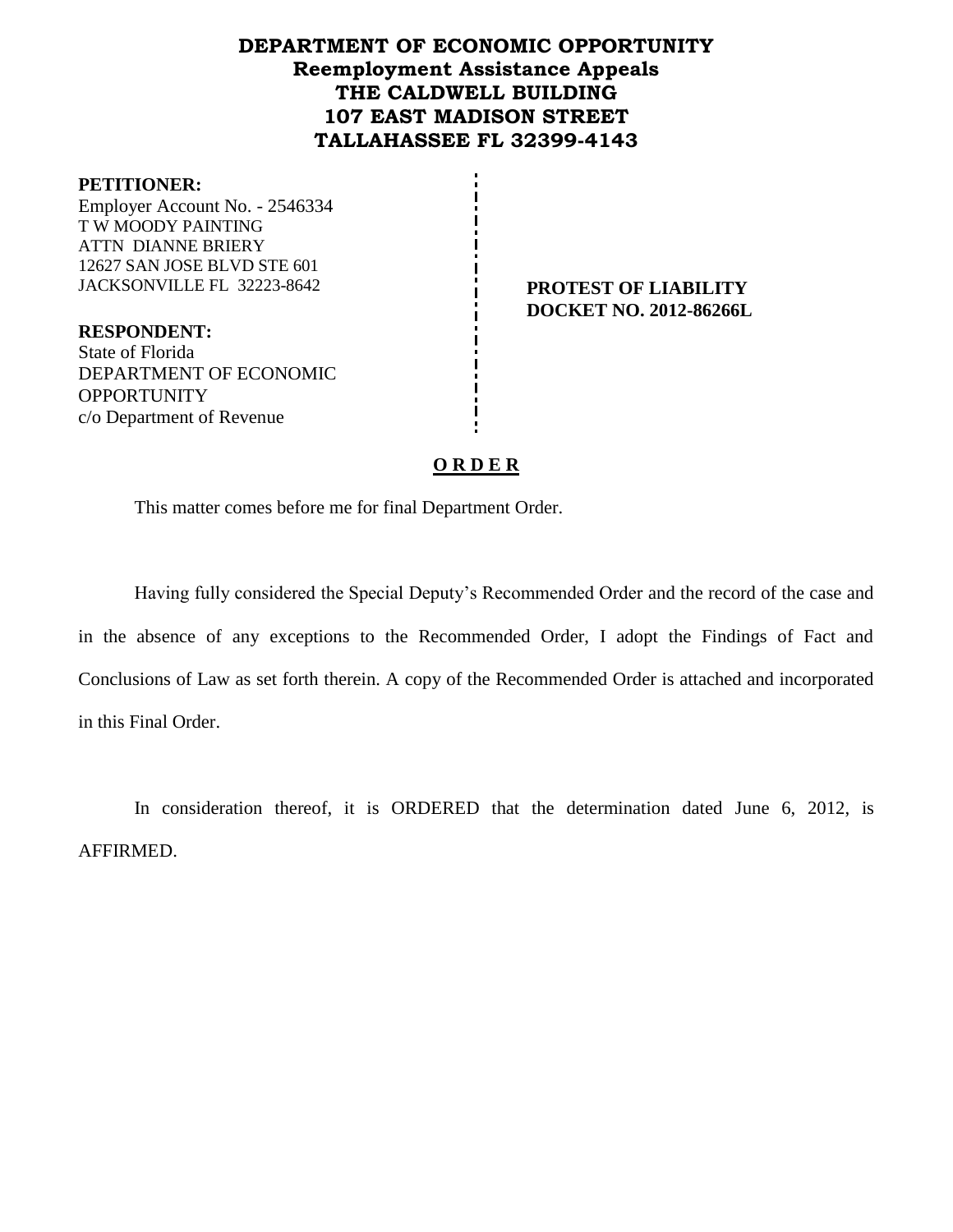#### **JUDICIAL REVIEW**

Any request for judicial review must be initiated within 30 days of the date the Order was filed. Judicial review is commenced by filing one copy of a *Notice of Appeal* with the DEPARTMENT OF ECONOMIC OPPORTUNITY at the address shown at the top of this Order and a second copy, with filing fees prescribed by law, with the appropriate District Court of Appeal. It is the responsibility of the party appealing to the Court to prepare a transcript of the record. If no court reporter was at the hearing, the transcript must be prepared from a copy of the Special Deputy's hearing recording, which may be requested from the Office of Appeals.

Cualquier solicitud para revisión judicial debe ser iniciada dentro de los 30 días a partir de la fecha en que la Orden fue registrada. La revisión judicial se comienza al registrar una copia de un *Aviso de Apelación* con la Agencia para la Innovación de la Fuerza Laboral [*DEPARTMENT OF ECONOMIC OPPORTUNITY]* en la dirección que aparece en la parte superior de este *Orden* y una segunda copia, con los honorarios de registro prescritos por la ley, con el Tribunal Distrital de Apelaciones pertinente. Es la responsabilidad de la parte apelando al tribunal la de preparar una transcripción del registro. Si en la audiencia no se encontraba ningún estenógrafo registrado en los tribunales, la transcripción debe ser preparada de una copia de la grabación de la audiencia del Delegado Especial [*Special Deputy*], la cual puede ser solicitada de la Oficina de Apelaciones.

Nenpòt demann pou yon revizyon jiridik fèt pou l kòmanse lan yon peryòd 30 jou apati de dat ke Lòd la te depoze a. Revizyon jiridik la kòmanse avèk depo yon kopi yon *Avi Dapèl* ki voye bay DEPARTMENT OF ECONOMIC OPPORTUNITY lan nan adrès ki parèt pi wo a, lan tèt *Lòd* sa a e yon dezyèm kopi, avèk frè depo ki preskri pa lalwa, bay Kou Dapèl Distrik apwopriye a. Se responsabilite pati k ap prezante apèl la bay Tribinal la pou l prepare yon kopi dosye a. Si pa te gen yon stenograf lan seyans lan, kopi a fèt pou l prepare apati de kopi anrejistreman seyans lan ke Adjwen Spesyal la te fè a, e ke w ka mande Biwo Dapèl la voye pou ou.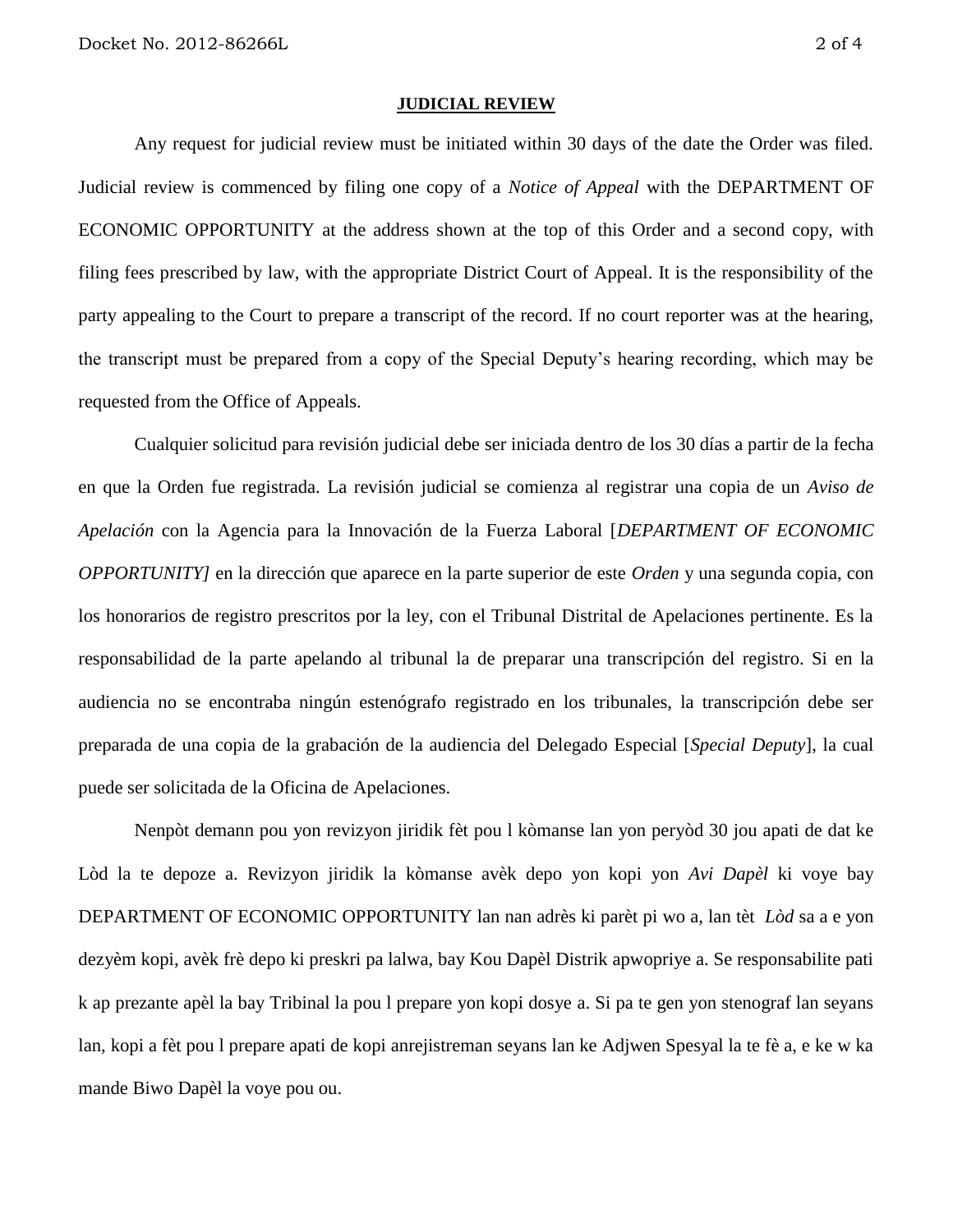DONE and ORDERED at Tallahassee, Florida, this \_\_\_\_\_\_\_ day of December, 2012.



Altemese Smith, Assistant Director, Reemployment Assistance Services DEPARTMENT OF ECONOMIC OPPORTUNITY

FILED ON THIS DATE PURSUANT TO § 120.52, FLORIDA STATUTES, WITH THE DESIGNATED DEPARTMENT CLERK, RECEIPT OF WHICH IS HEREBY ACKNOWLEDGED.

 $\overline{\phantom{a}}$  ,  $\overline{\phantom{a}}$  ,  $\overline{\phantom{a}}$  ,  $\overline{\phantom{a}}$  ,  $\overline{\phantom{a}}$  ,  $\overline{\phantom{a}}$  ,  $\overline{\phantom{a}}$  ,  $\overline{\phantom{a}}$ DEPUTY CLERK DATE

## **CERTIFICATE OF SERVICE**

**I HEREBY CERTIFY that true and correct copies of the foregoing Final Order have been furnished to the persons listed below in the manner described, on the \_\_\_\_\_\_\_ day of December, 2012**.

Shoner 5. Bans

SHANEDRA Y. BARNES, Special Deputy Clerk DEPARTMENT OF ECONOMIC OPPORTUNITY Reemployment Assistance Appeals 107 EAST MADISON STREET TALLAHASSEE FL 32399-4143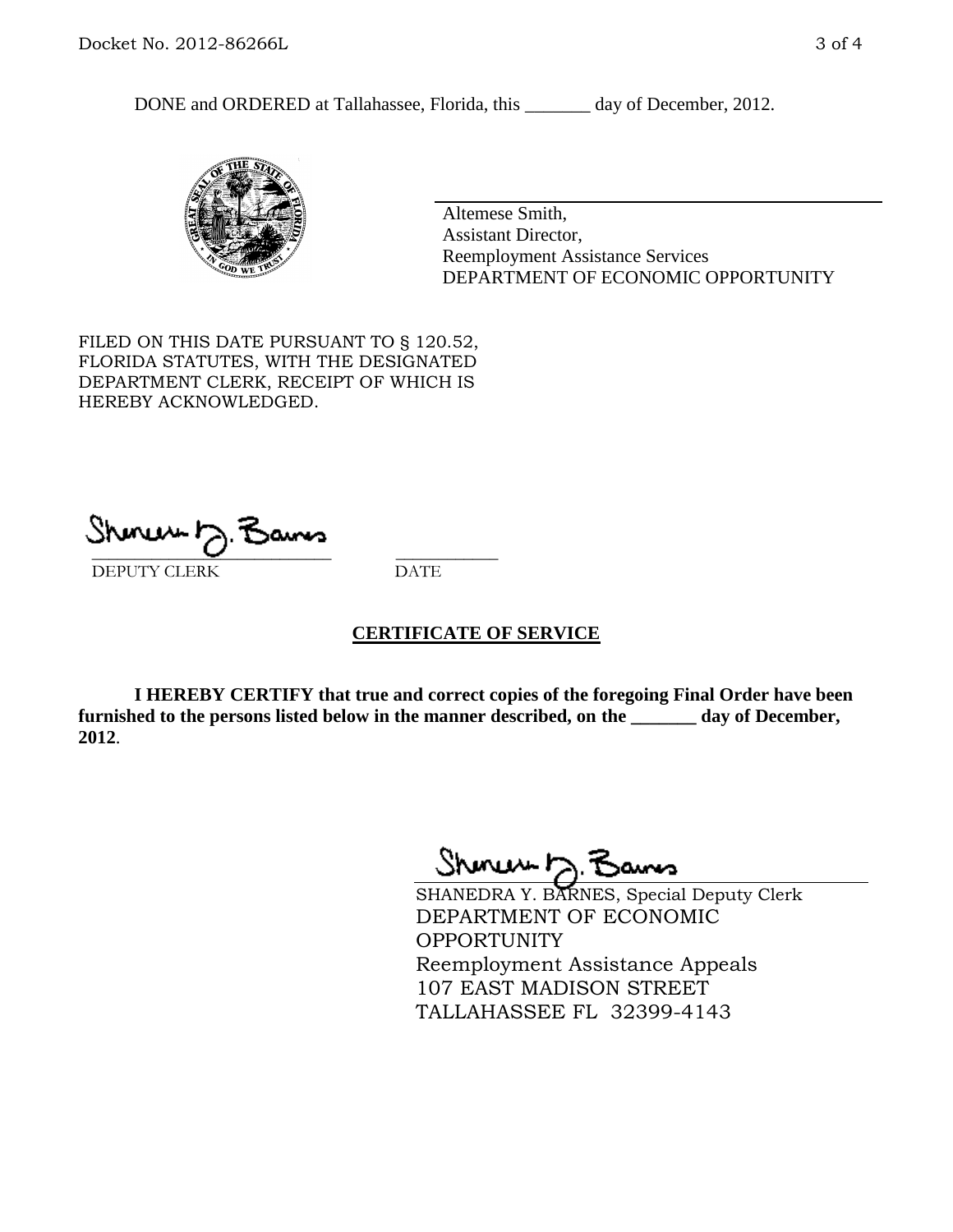By U.S. Mail:

T W MOODY PAINTING ATTN DIANNE BRIERY 12627 SAN JOSE BLVD STE 601 JACKSONVILLE FL 32223-8642

D K BRIERY CPA PLC ATTN DIANNE BRIERY 12627 SAN JOSE BLVD SUITE 601 JACKSONVILLE FL 32223-8642

DEPARTMENT OF REVENUE ATTN: VANDA RAGANS - CCOC #1-4857 5050 WEST TENNESSEE STREET TALLAHASSEE FL 32399

BLAKE HARTLAND FLORIDA DEPARTMENT OF REVENUE 921 NORTH DAVIS STREET SUITE A-215 JACKSONVILLE FLORIDA 32209-6829

CHERYL REWIS, TA IV FLORIDA DEPARTMENT OF REVENUE 921 NORTH DAVIS STREET SUITE A-215 JACKSONVILLE FLORIDA 32209-6829

State of Florida DEPARTMENT OF ECONOMIC OPPORTUNITY c/o Department of Revenue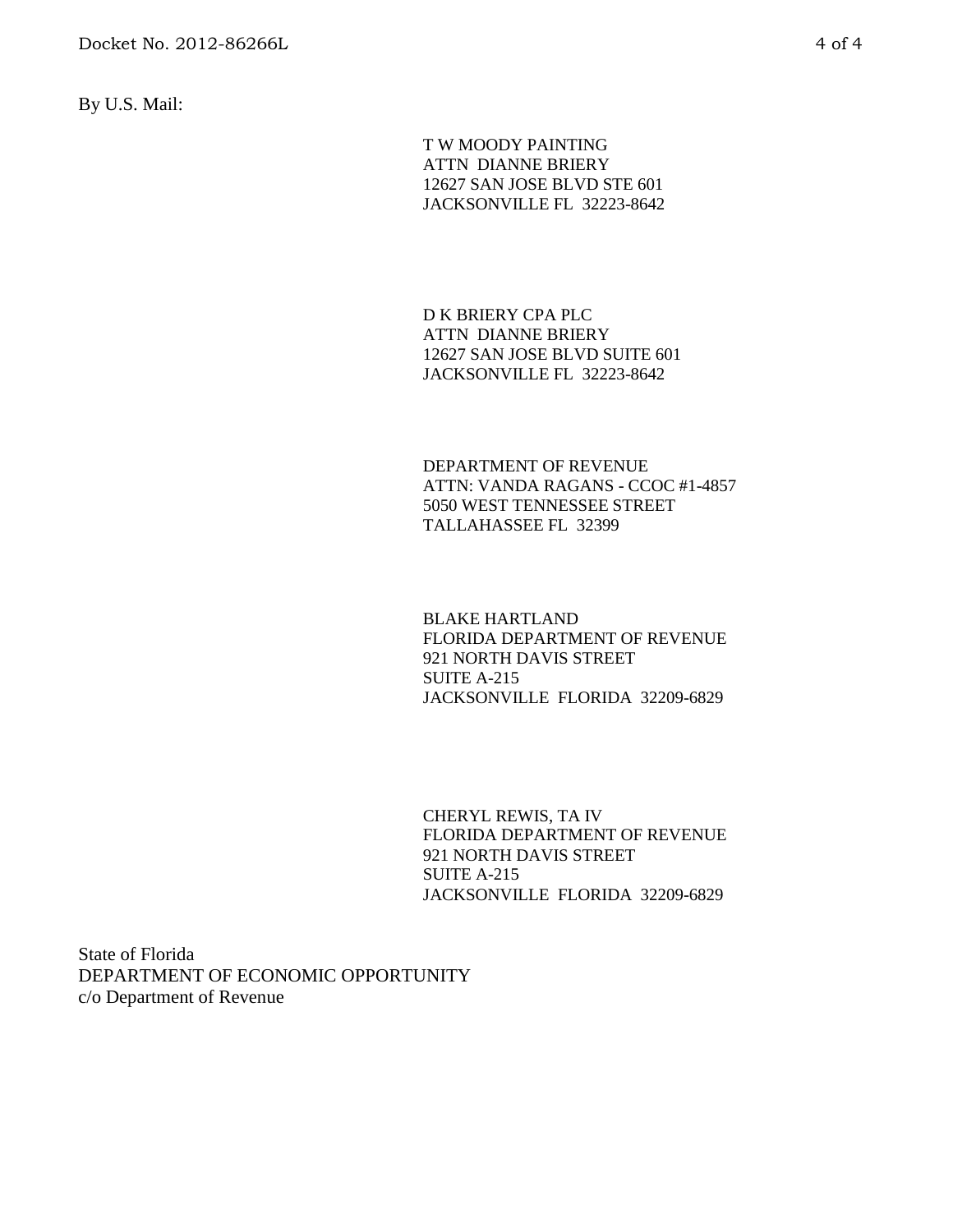## **DEPARTMENT OF ECONOMIC OPPORTUNITY Reemployment Assistance Appeals**

MSC 347 CALDWELL BUILDING 107 EAST MADISON STREET TALLAHASSEE FL 32399-4143

#### **PETITIONER:**

Employer Account No. - 2546334 T W MOODY PAINTING ATTN DIANNE BRIERY 12627 SAN JOSE BLVD STE 601 JACKSONVILLE FL 32223-8642

> **PROTEST OF LIABILITY DOCKET NO. 2012-86266L**

**RESPONDENT:** State of Florida DEPARTMENT OF ECONOMIC **OPPORTUNITY** c/o Department of Revenue

# **RECOMMENDED ORDER OF SPECIAL DEPUTY**

TO: Assistant Director, Executive Director, Reemployment Assistance Services DEPARTMENT OF ECONOMIC OPPORTUNITY

This matter comes before the undersigned Special Deputy pursuant to the Petitioner's protest of the Respondent's determination dated June 6, 2012.

After due notice to the parties, a telephone hearing was held on October 29, 2012. The Petitioner, represented by its Certified Public Accountant, appeared and testified. The Respondent was represented by a Department of Revenue Senior Tax Audit Administrator. A Tax Auditor testified as a witness.

The record of the case, including the recording of the hearing and any exhibits submitted in evidence, is herewith transmitted. Proposed Findings of Fact and Conclusions of Law were received from the Petitioner.

## **Issue:**

Whether services performed for the Petitioner constitute insured employment, and if so, the effective date of the Petitioner's liability, pursuant to Sections 443.036(19), (21); 443.1216, Florida Statutes.

Whether the Petitioner's corporate officers received remuneration for employment which constitutes wages, pursuant to Sections 443.036(21), (44), Florida Statutes; Rule 73B-10.025, Florida Administrative Code.

## **Findings of Fact:**

1. The Petitioner is a subchapter S corporation which operates a business as a residential and commercial painting contractor. The Petitioner's owner and president is Thomas W. Moody who is active in the operation of the business.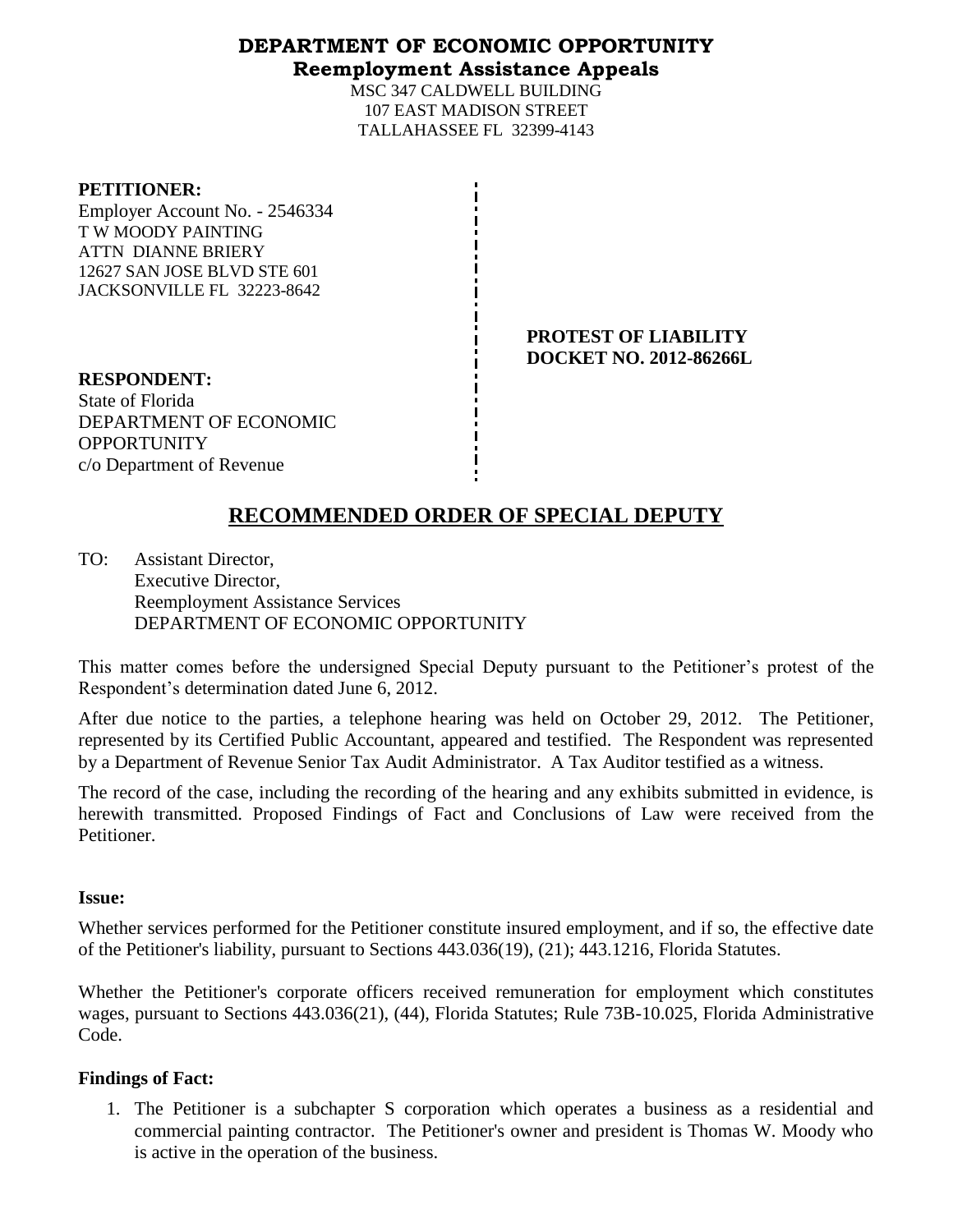- 2. The Department of Revenue randomly selected the Petitioner for an audit of the Petitioner's books and records for the 2011 tax year to ensure compliance with the Florida Reemployment Assistance Law.
- 3. The audit was performed at the location of the Petitioner's Certified Public Accountant. The Tax Auditor examined the Petitioner's general ledger, the 1099 forms, Form 940, the 941 forms, Form W-3, the W-2 forms, the UCT-6 forms, and the 1120S.
- 4. Three 1099 forms were issued by the Petitioner. The 1099s issued by the Petitioner included one for \$11,685 issued to James Moody and one for \$19,452 issued to Vance Moody. The other 1099 form was issued to the Certified Public Accountant for performing bookkeeping and tax services.
- 5. The Certified Public Accountant performs the bookkeeping services for the Petitioner by entering the information from the check register. The coding concerning the categories of the expenses is determined by the Petitioner, not by the Certified Public Accountant. The monies paid to James Moody and to Vance Moody were coded as "Part-Time or Casual Labor."
- 6. The Tax Auditor asked the Certified Public Accountant for information concerning the nature of the services provided by James Moody and Vance Moody. The Certified Public Accountant was not able to provide additional information.
- 7. The only wages reported by the Petitioner was the salary paid to the officer, Thomas W. Moody, in the amount of \$5,000. The Tax Auditor discovered that Thomas W. Moody had taken distributions in the amount of \$4,229.77 during the year and that those distributions had not been reported as wages.
- 8. The Tax Auditor concluded that the distributions received by Thomas W. Moody were wages and that the remuneration paid to James Moody and Vance Moody was also wages.
- 9. On June 12, 2012, the Tax Auditor issued a *Notice of Proposed Assessment* detailing the results of the audit resulting in additional gross wages of \$35,366.77, excess wages of \$19,366.77, and taxable wages of \$16,000. The Petitioner's Certified Public Accountant filed a protest after speaking to the Petitioner's president.

## **Conclusions of Law:**

- 10. The issue in this case, whether services performed for the Petitioner constitute employment subject to the Florida Reemployment Assistance Program Law, is governed by Chapter 443, Florida Statutes. Section 443.1216(1)(a), Florida Statutes, provides that employment subject to the chapter includes a service performed by a corporate officer and services performed by other individuals under the usual common law rules applicable in determining an employer-employee relationship.
- 11. The Supreme Court of the United States held that the term "usual common law rules" is to be used in a generic sense to mean the "standards developed by the courts through the years of adjudication." United States v. W.M. Webb, Inc., 397 U.S. 179 (1970).
- 12. The Supreme Court of Florida adopted and approved the tests in 1 Restatement of Law, Agency 2d Section 220 (1958), for use to determine if an employment relationship exists. See Cantor v. Cochran, 184 So.2d 173 (Fla. 1966); Miami Herald Publishing Co. v. Kendall, 88 So.2d 276 (Fla. 1956); Magarian v. Southern Fruit Distributors, 1 So.2d 858 (Fla. 1941); see also Kane Furniture Corp. v. R. Miranda, 506 So.2d 1061 (Fla. 2d DCA 1987). In Brayshaw v. Agency for Workforce Innovation, et al; 58 So.3d 301 (Fla. 1st DCA 2011) the court stated that the statute does not refer to other rules or factors for determining the employment relationship and, therefore, the Department is limited to applying only Florida common law in determining the nature of an employment relationship.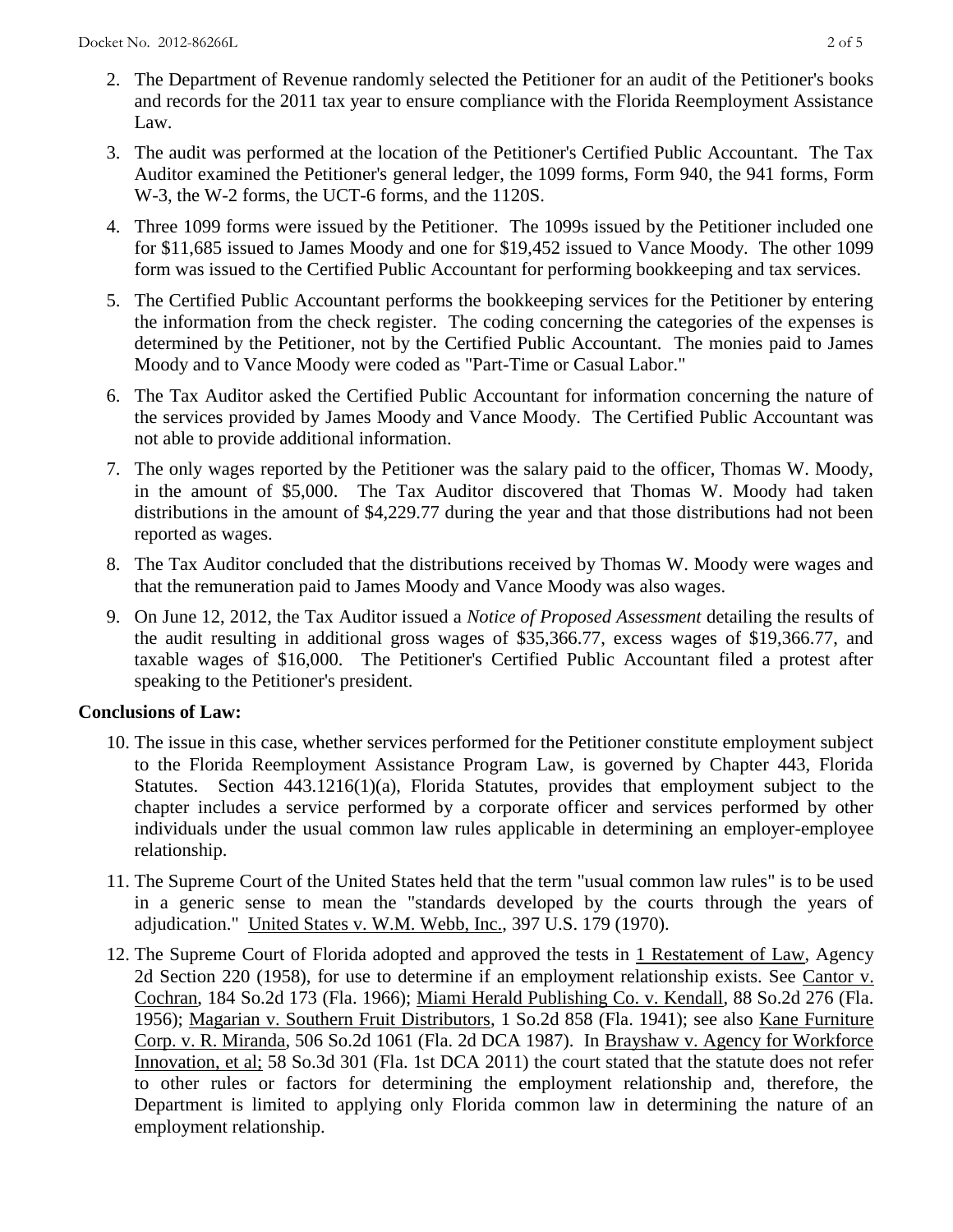- 13. Restatement of Law is a publication, prepared under the auspices of the American Law Institute, which explains the meaning of the law with regard to various court rulings. The Restatement sets forth a nonexclusive list of factors that are to be considered when judging whether a relationship is an employment relationship or an independent contractor relationship.
- 14. 1 Restatement of Law, Agency 2d Section 220 (1958) provides:
	- (1) A servant is a person employed to perform services for another and who, in the performance of the services, is subject to the other's control or right of control.
	- (2) The following matters of fact, among others, are to be considered:
		- (a) the extent of control which, by the agreement, the business may exercise over the details of the work;
		- (b) whether or not the one employed is engaged in a distinct occupation or business;
		- (c) the kind of occupation, with reference to whether, in the locality, the work is usually done under the direction of the employer or by a specialist without supervision;
		- (d) the skill required in the particular occupation;
		- (e) whether the employer or the worker supplies the instrumentalities, tools, and the place of work for the person doing the work;
		- (f) the length of time for which the person is employed;
		- (g) the method of payment, whether by the time or by the job;
		- (h) whether or not the work is a part of the regular business of the employer;
		- (i) whether or not the parties believe they are creating the relation of master and servant;
		- (j) whether the principal is or is not in business.
- 15. Comments in the Restatement explain that the word "servant" does not exclusively connote manual labor, and the word "employee" has largely replaced "servant" in statutes dealing with various aspects of the working relationship between two parties.
- 16. In Department of Health and Rehabilitative Services v. Department of Labor & Employment Security, 472 So.2d 1284 (Fla. 1<sup>st</sup> DCA 1985) the court confirmed that the factors listed in the Restatement are the proper factors to be considered in determining whether an employer-employee relationship exists. However, in citing La Grande v. B&L Services, Inc., 432 So.2d 1364, 1366 (Fla.  $1<sup>st</sup> DCA$  1983), the court acknowledged that the question of whether a person is properly classified an employee or an independent contractor often can not be answered by reference to "hard and fast" rules, but rather must be addressed on a case-by-case basis.
- 17. In Spicer Accounting, Inc. v. United States, 918 F.2d 90 (9<sup>th</sup> Cir. 1990), the court determined that dividends paid by an S corporation to an officer of the corporation who performed services for the business, were wages subject to federal employment taxes, including federal unemployment compensation taxes. The court relied upon federal regulations which provide that the "form of payment is immaterial, the only relevant factor being whether the payments were actually received as compensation for employment."
- 18. The Petitioner does not dispute that the distributions received by the Petitioner's active officer, Thomas W. Moody, should have been included as wages in addition to the salary received by the officer. However, the Petitioner does dispute the reclassification of remuneration paid to James Moody and Vance Moody as wages.
- 19. No evidence was presented to show that the services performed by James and Vance Moody were separate and distinct from the Petitioner's business. No competent evidence was presented to show who provided the tools, equipment, and supplies, the method of pay, the length of the employment, or the belief of the parties.
- 20. The Petitioner's witness, the Certified Public Accountant, testified that she does not have personal knowledge of the terms and conditions under which James and Vance Moody performed services. She testified that the only knowledge which she has is what she has been told by Thomas W. Moody.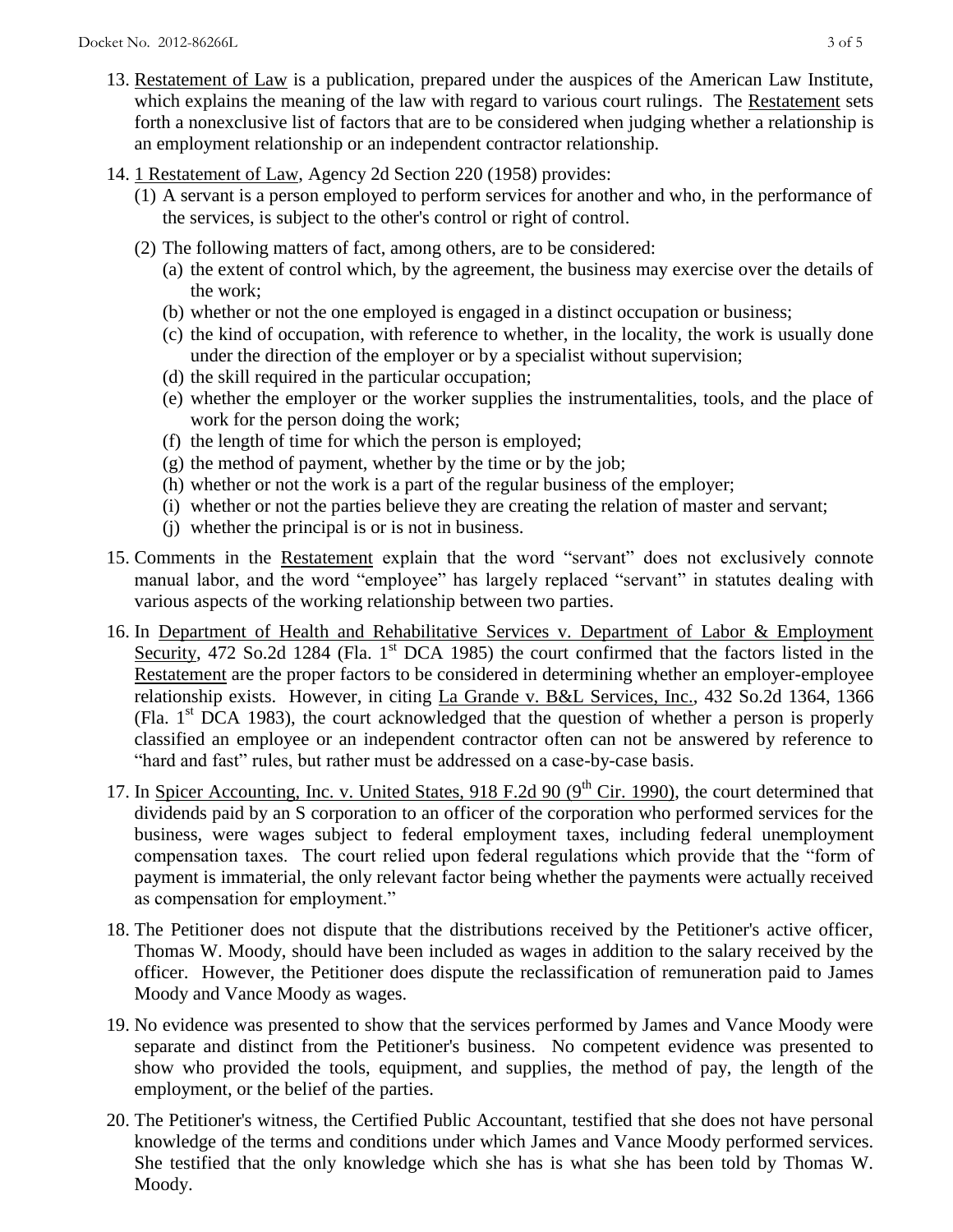- 21. Section 90.604, Florida Statutes, sets out the general requirement that a witness must have personal knowledge regarding the subject matter of his or her testimony. Information or evidence received from other people and not witnessed firsthand is hearsay. Hearsay evidence may be used for the purpose of supplementing or explaining other evidence, but it is not sufficient, in and of itself, to support a finding unless it would be admissible over objection in civil actions. Section 120.57(1)(c), Florida Statutes.
- 22. Rule 73B-10.035(7), Florida Administrative Code, provides that the burden of proof will be on the protesting party to establish by a preponderence of the evidence that the determination was in error.
- 23. The testimony of the Certified Public Accountant regarding the nature of the services provided by James and Vance Moody is hearsay and, as such, is legally insufficient to establish that the determination of the Department of Revenue is in error.

**Recommendation:** It is recommended that the determination dated June 6, 2012, be AFFIRMED.

Respectfully submitted on November 19, 2012.



R. O. SMITH, Special Deputy Office of Appeals

A party aggrieved by the *Recommended Order* may file written exceptions to the Director at the address shown above within fifteen days of the mailing date of the *Recommended Order*. Any opposing party may file counter exceptions within ten days of the mailing of the original exceptions. A brief in opposition to counter exceptions may be filed within ten days of the mailing of the counter exceptions. Any party initiating such correspondence must send a copy of the correspondence to each party of record and indicate that copies were sent.

Una parte que se vea perjudicada por la *Orden Recomendada* puede registrar excepciones por escrito al Director Designado en la dirección que aparece arriba dentro de quince días a partir de la fecha del envío por correo de la *Orden Recomendada*. Cualquier contraparte puede registrar contra-excepciones dentro de los diez días a partir de la fecha de envió por correo de las excepciones originales. Un sumario en oposición a contra-excepciones puede ser registrado dentro de los diez días a partir de la fecha de envío por correo de las contra-excepciones. Cualquier parte que dé inicio a tal correspondencia debe enviarle una copia de tal correspondencia a cada parte contenida en el registro y señalar que copias fueron remitidas.

Yon pati ke *Lòd Rekòmande* a afekte ka prezante de eksklizyon alekri bay Direktè Adjwen an lan adrès ki parèt anlè a lan yon peryòd kenz jou apati de dat ke *Lòd Rekòmande* a te poste a. Nenpòt pati ki fè opozisyon ka prezante objeksyon a eksklizyon yo lan yon peryòd dis jou apati de lè ke objeksyon a eksklizyon orijinal yo te poste. Yon dosye ki prezante ann opozisyon a objeksyon a eksklizyon yo, ka prezante lan yon peryòd dis jou apati de dat ke objeksyon a eksklizyon yo te poste. Nenpòt pati ki angaje yon korespondans konsa dwe voye yon kopi kourye a bay chak pati ki enplike lan dosye a e endike ke yo te voye kopi yo.